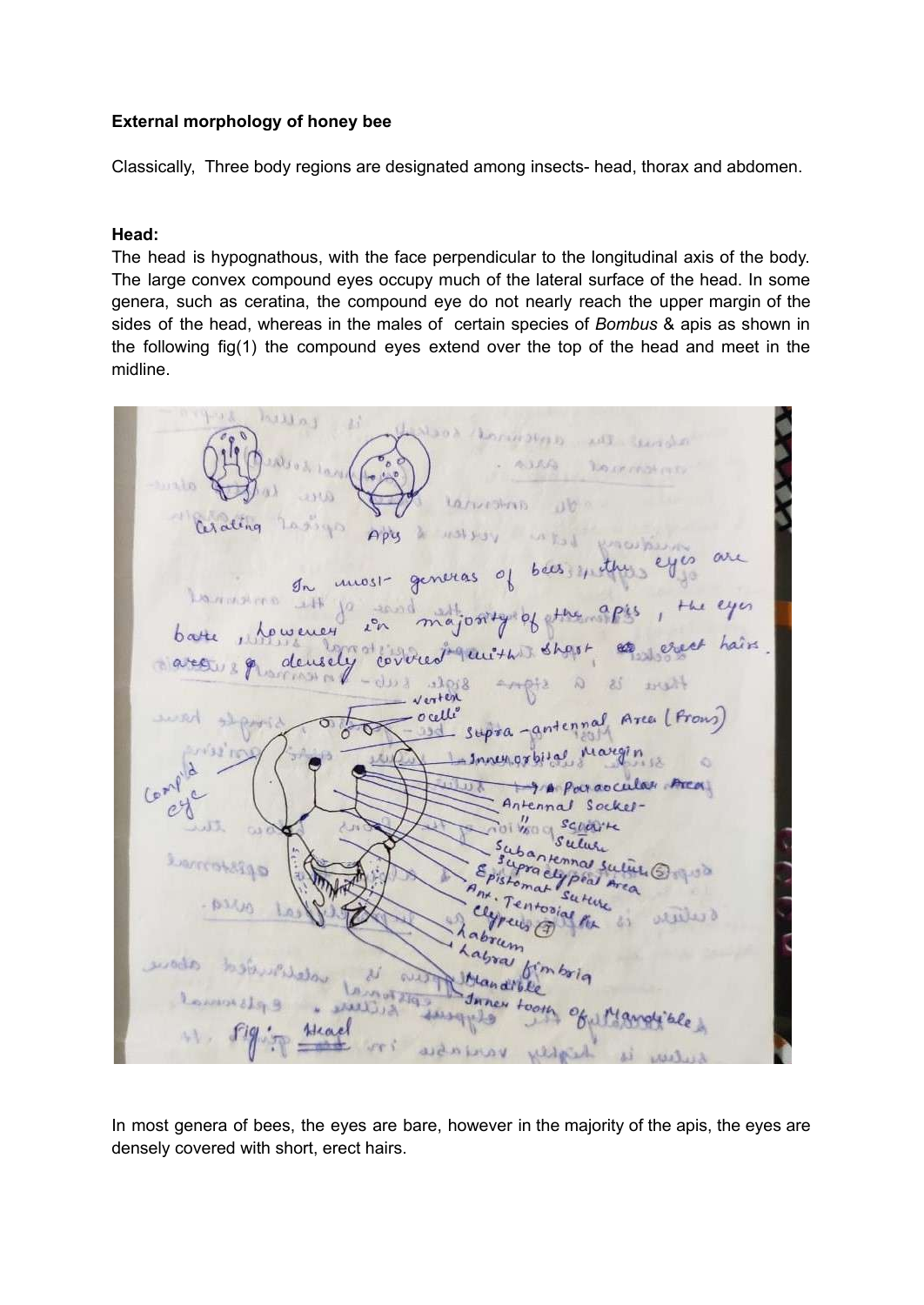## **Vertex**:

Vertex is the top of the head, bounded anteriorly by an imaginary horizontal line. Beneath the anterior ocellus and posteriorly by the pre-occipital ridge, and laterally by the inner margin of the compound eyes. This region of the head contains pre-ocelli of varying size.

In apis, they are closely arranged well down on the face, between the imaginary eyes under the median ocellus, the upper margin of the clypeus lies in the frontal area or frons. The portion of the frons lying above the antennal sockets is called **supra-antennal area**.

The antennal bases(antennal sockets) are located about midway between vertex and the apical margin of clypeus(7). Extending from the base of the antennal socket, to the epistomal suture there is a single **sub-antennal suture**(5).

Most of the bee- genera, have a single subantennal suture arising from the antennal above the suture.The portion of the frons below the supra-antennal area and above the epistomal suture is referred to as **supra clypeal area.** The clypeus is delimited above and literally epistomal suture. Epistomal suture is highly variable in the bee genera.It is convex in bees although the extent of its convection among the genera. In all bees, it is produced apically above the labrum.

**The high degree of variability In the shape of the clypeus makes it a valuable structure for characterising bee groups.** The apex of the clypeus is defined by the clypio labral suture, which is hidden in most bees by the overhanging clypeus as with the clypeus, the labrum is variable among bees. The areas on each side of the face delimited by the compound eyes laterally, the vertex above the supra-antennal area, supra-clypeus and epistomal suture. The antenna in all bees consists of a basal scalpel, a pedicel and a flagellum.(Fig 3).



Fig: Antenna

The flagellum of the male is composed of 11 segments and that of the female has 10 segments. In most bees, the flagellar segments of the male are considerables longer than those of the female.

**MOUTH PARTS:** The mandibles of honey bee are broadened in the base and generally tapers to much more slender apex.Both the sexes of the aphids possess inner teeth.The proboscis of honey Bee is composed of highly complex and modified labium and maxilla,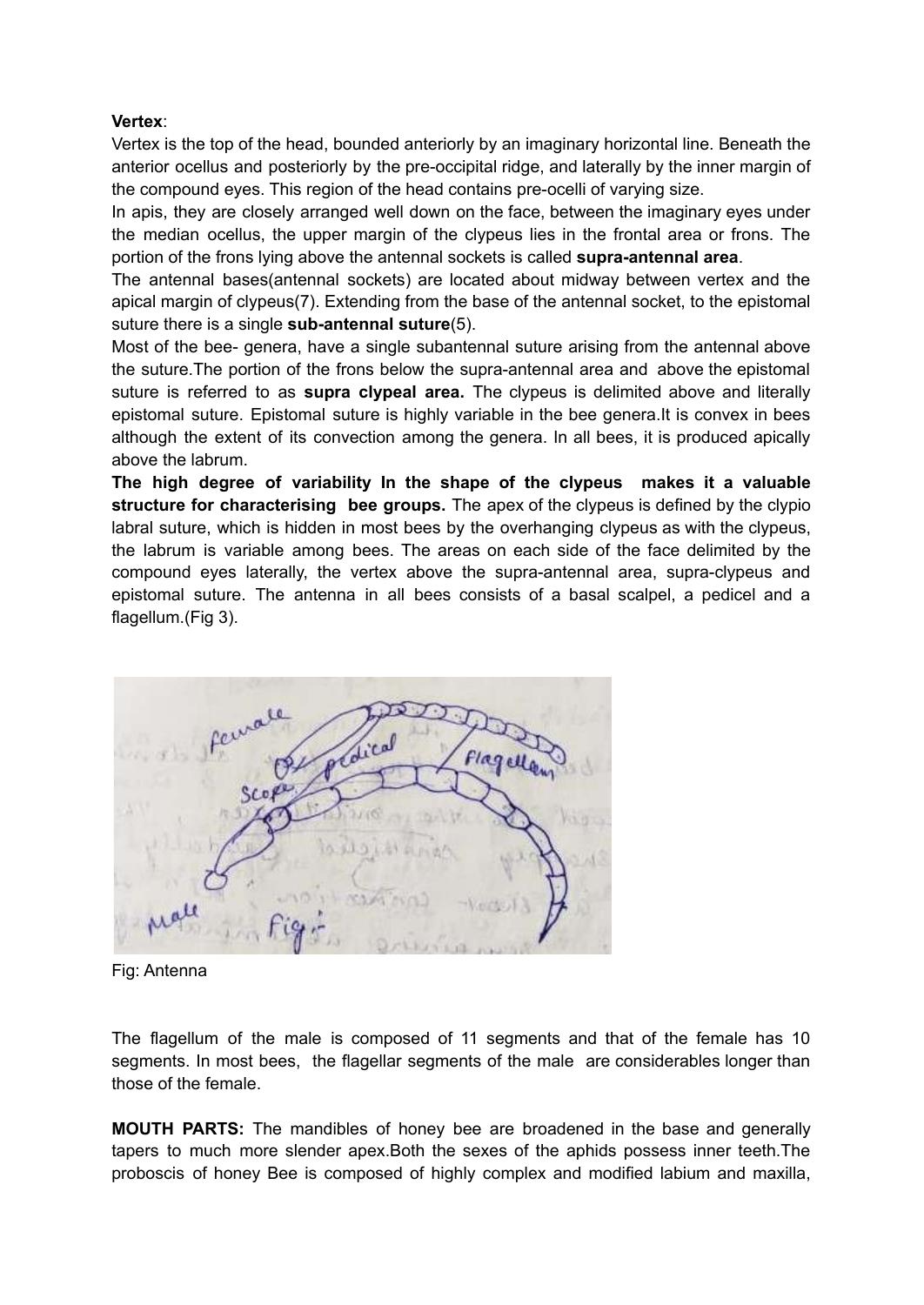which when extended from the tube through which fluids are taken into the pharynx. The base of the proboscis is largely membranous to permit folding and unfolding. Labium is the innermost structure of the proboscis and like the maxilla has undergone remarkable changes.



Fig: Mouth parts

### **Thorax:**

In honey bees the first three abdominal segments are fused to the metathorax . The segment is sharply constricted caudally resulting in a short connection between the thorax and the remaining abdominal segment.

# **Prothorax**:

The first segment of the thorax is reduced in the honey bee that encircles the upper anterior head of the mesothorax and is produced on its postero lateral margin into the lateral lobes of the pronotum.

**Meso-thorax:** This is by far the largest of the thorax and in most species of honey bee it makes up over half of this body region.

**Metathorax**:The metathoracic segment like the prothorax is reduced. It lies between a large mesothorax and the propodeum.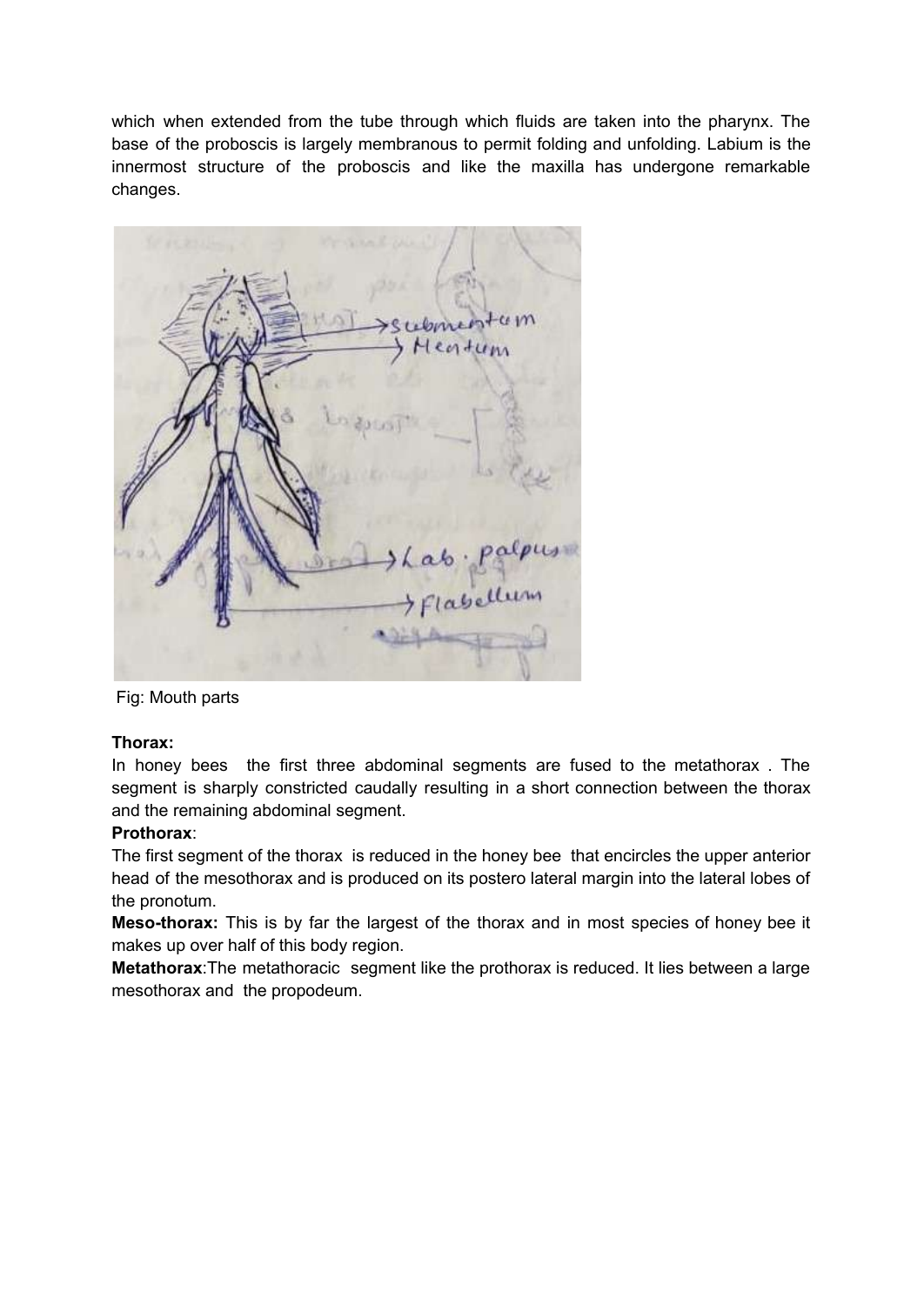

Fig: Dorsal view of thorax.

**Legs:** Each leg in all honey bees consists of a coxa, prochantar, femur,tibia,5 tarsal segments and a pair of terminal claws.A number of modifications of the segment of the legs occur in bees.

**Coxae**:The coxa articulates to the lower portion of the thoracic pleura and they vary considerably in size among different bees. The trochanters are small segments, protein baselly and tapering sharply at their apixes.

The Femur are approximately as long as the tibia. The anterior and the mid tibia of the female and all three tibia of the male are approximately as long as the femura and constricted sharply at their bases. There is a short spine on the anterior apical margin of the front and mid tibia . The spur on the fore tibia forms antenna cleaner in apis. The tarsi of most bees are 5 segmented and their combined length usually exceeds that of tibia. Raising from the are membranous a between the pair claws there is a large well developed membranous exclusion termed is arolium. **The pollen collecting apparatus scopa (Pollen basket) is usually located in the posterior legs in female workers.**